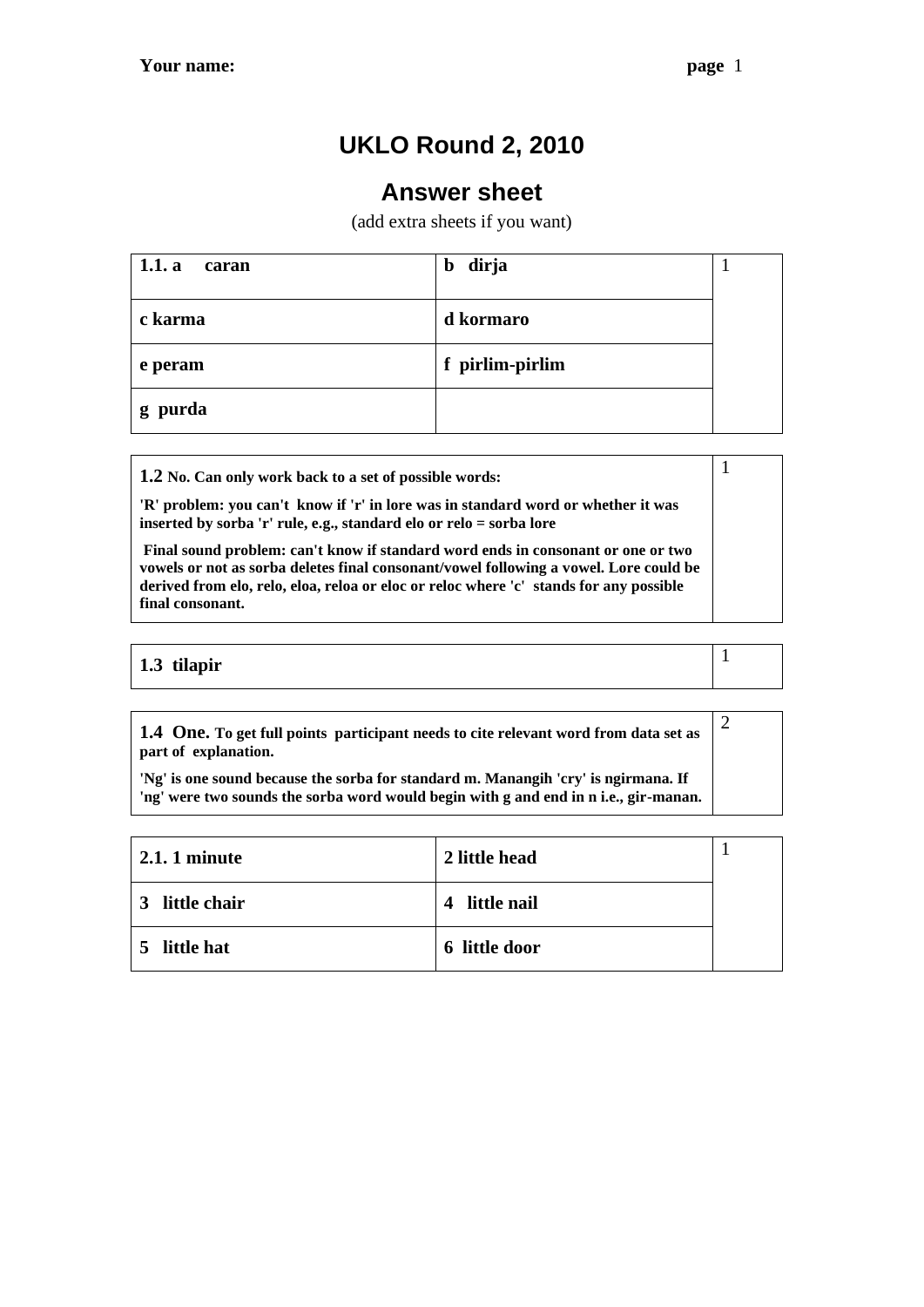4

| 2.2a<br>tipahikan    | ascocinis<br>b. | 5 |
|----------------------|-----------------|---|
| c sakahikan          | d mistikwan     |   |
| e cipahikanis        | f iskwahcemis   |   |
| g sakahikanis        | h tehtapiwin    |   |
| <i>i</i> miscikwanis | j iskwahtem     |   |
| k astotin            | l cehcapiwinis  |   |

## **2.3**

**Mention mismatch between syllables and morphological structure.**

| 3.1 A 10                                                                                                                                                                                                                 | $\bf{B}$ 3      | C <sub>1</sub> | D <sub>3</sub>  | $\overline{7}$ |
|--------------------------------------------------------------------------------------------------------------------------------------------------------------------------------------------------------------------------|-----------------|----------------|-----------------|----------------|
| E1                                                                                                                                                                                                                       | F 13            | G6             | H <sub>3</sub>  |                |
| I <sub>7</sub>                                                                                                                                                                                                           | J <sub>13</sub> | <b>K12</b>     | L <sub>14</sub> |                |
| M 15                                                                                                                                                                                                                     | N <sub>4</sub>  | 03             | P <sub>4</sub>  |                |
| Q <sub>5</sub>                                                                                                                                                                                                           | $\mathbf{R}2$   |                |                 |                |
| 3.2<br>cst said wnts to drp svc<br>custo clld claims didnt rcv lttr<br>engrts u gt the solution<br>(Customer said wants to drop service<br>Customer called claims didnt receive letter<br>Congrats you got the solution) |                 |                | 3               |                |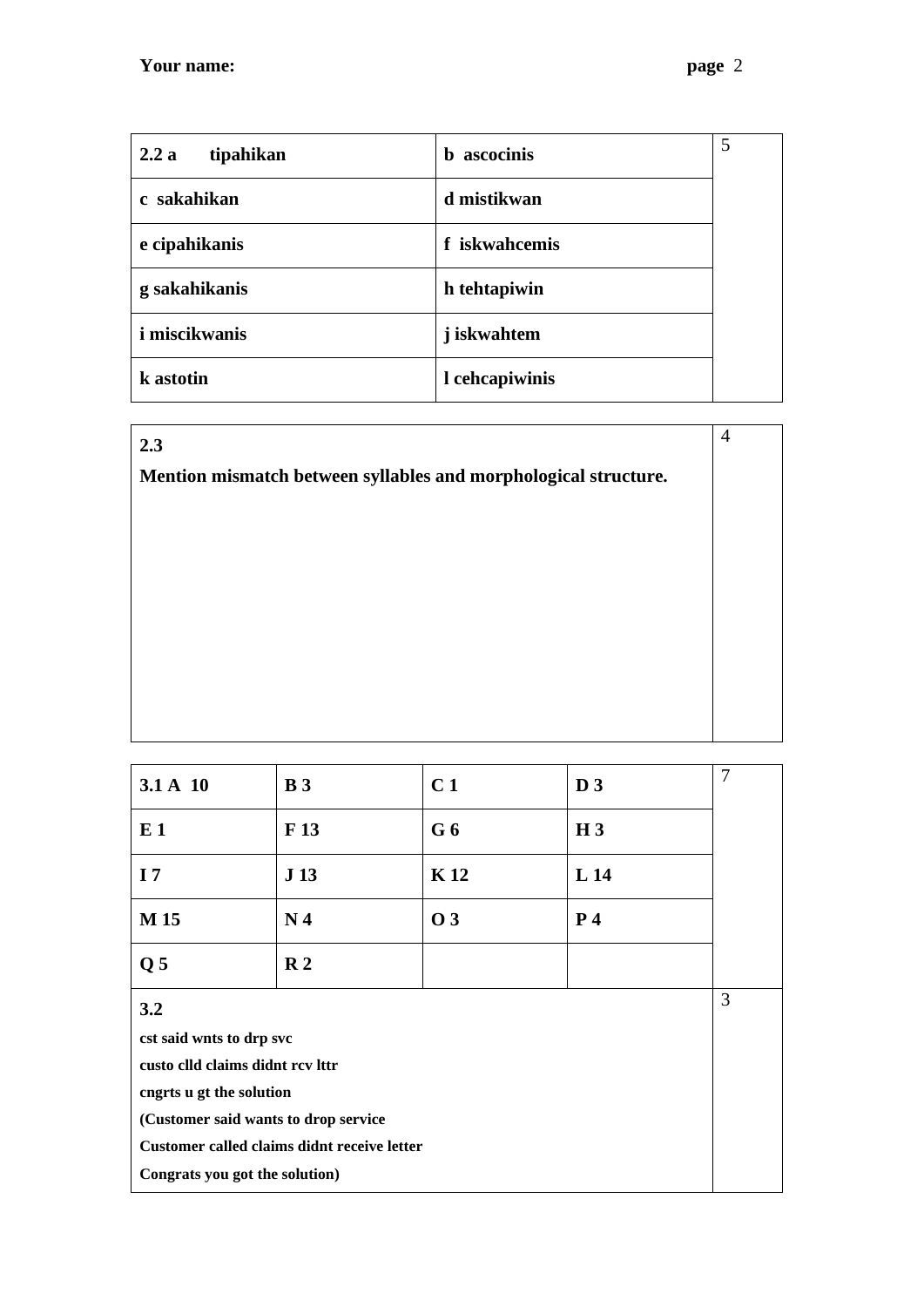| 4.1. English     |           | ii | iii | 1V |                   | Vl |  |
|------------------|-----------|----|-----|----|-------------------|----|--|
| Chữ Nôm (a-f)    |           | a  | e   | a  | D                 |    |  |
| Quốc Ngữ $(1-6)$ | $\vert 2$ |    |     |    | $\left( 6\right)$ | نم |  |

| 4.2                | $\overline{4}$ |
|--------------------|----------------|
|                    |                |
|                    |                |
|                    |                |
|                    |                |
|                    |                |
|                    |                |
|                    |                |
|                    |                |
|                    |                |
| 519 matelina kahaw | $\overline{5}$ |

| 5.1 a mətaliyə kahaw |  |
|----------------------|--|
| b rahak kuri mil     |  |
| c narfulah           |  |
| d pialaw             |  |
| e netetah            |  |

| 5.2 a nima raha Jawkelpi/Tjawkelpi |  |
|------------------------------------|--|
| b nenow raha pukah                 |  |
| c rahak narmem                     |  |
| d ratamlaw nima asoli              |  |
| e ninak jerehi ije?                |  |